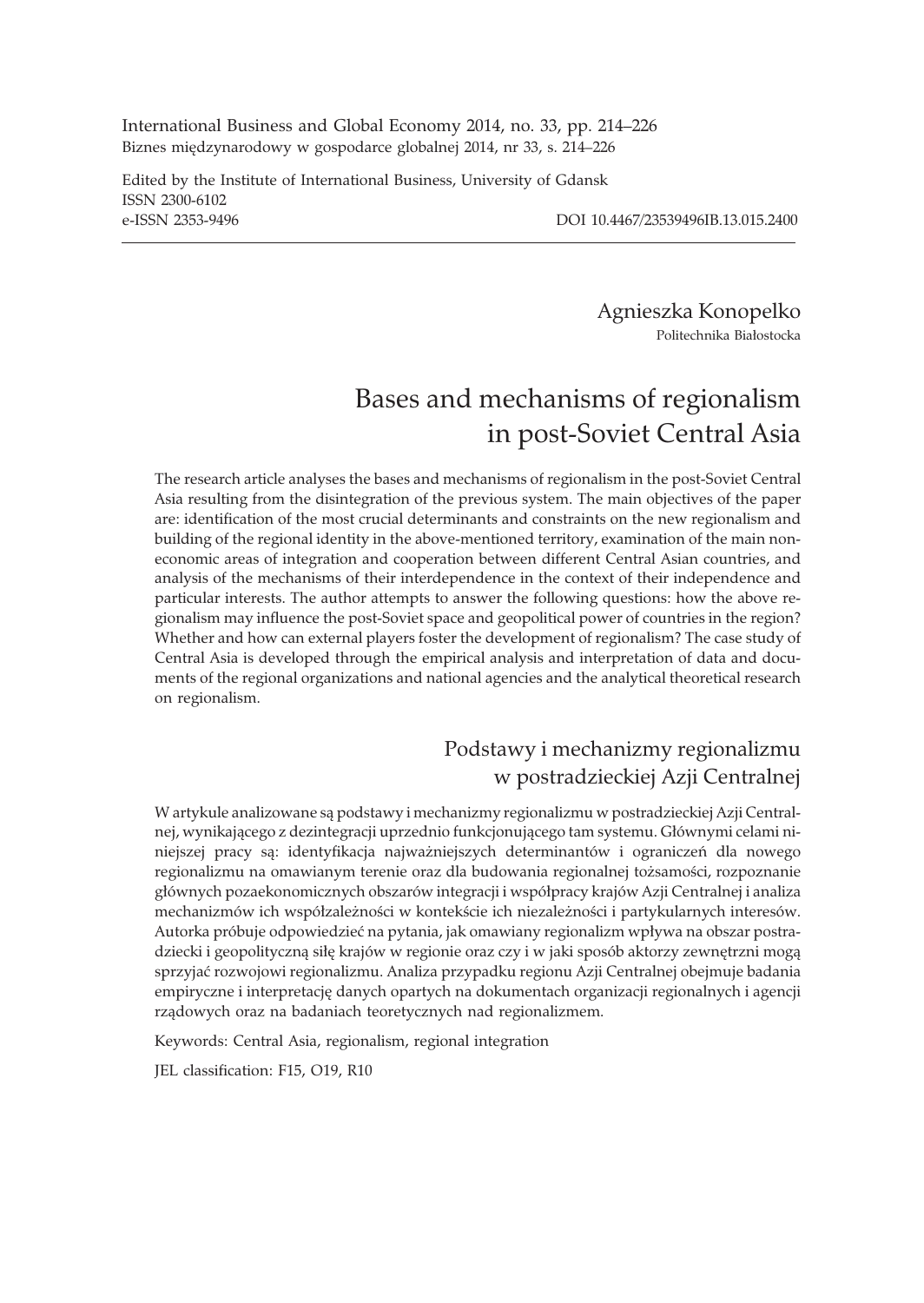### Introduction

At the international level, regionalism means effective forms of mutual international cooperation under preferential conditions. According to Edward Hali¿ak and Roman Kuźniar, regionalism aims at maximising development, security, sovereignty, prestige, international role, needs, and interests [Haliżak, Kuźniar, 2006].

In turn, regionalization processes refer to informal relations of business, interest groups, or other public and private companies [Libman, Vinokurov, 2011]. Regionalization "develops from the bottom up through societally driven processes coming from markets, private trade, and investment flows, none of which is strictly controlled by governments. The core players are non-governmental actors – firms or individuals" [Hoshiro, 2013].

In contemporary theories of regional development it is recognized that differentiation in levels of economic development of the states in a certain region is a crucial determinant of economies' complementarity. According to the neoclassical theory, the development of more advanced partners implies a growth of poorer countries and regions due to effective allocation and use of factors of production. In turn, the polarization theory says that as a result of development disproportions, more advanced regions attract capital and highly qualified labourers, whereas less advanced ones are not able to level these disproportions (so-called "polarization effect" or "backward wave effect") [Dorożyński, 2011].

Apart from the economic conditions, one should remember that regional awareness and regional community's needs and interests are also an important determinant. The essence of regionalism is the type and frequency of interactions and political will of decision-makers.

One of the dimensions of regionalism is regional integration; it is the most advanced stage of regionalism development. Integration and cooperation are based on the definition of common goals, interests, and problems shared through various forms of interdependence [Kubicek, 2009].

Regional integration can be visible in the economic sphere, common identity as a close-knit community based on common values, and common political institutions as a collective method of fulfilling practical tasks. Olga Butorina defines regional integration as "a model of collective behaviour in the context of global stratification. The creation of supra-national bodies, the expansion of regional trade, and the introduction of a common currency or citizenship – all of these are the instruments and products of regional integration" [Butorina, 2007].

As an effect of integration, involved participants move their activity to a new centre – a new organizational community. However, the above process is in favour of their national interests' development. It is a part of state's political strategy (top-down integration) [Jeliñski, 2008; Haas, 1961]. That notwithstanding, the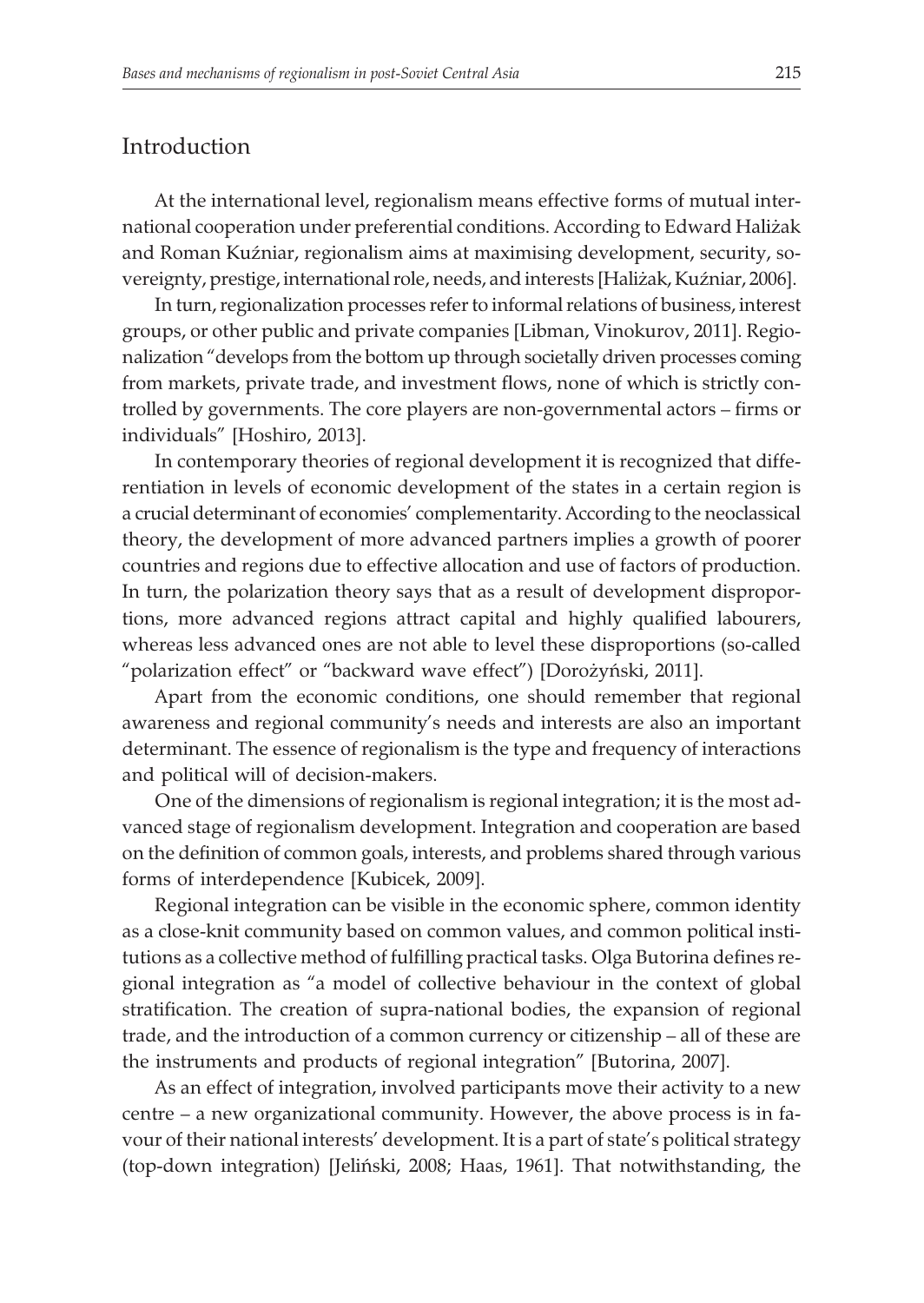bottom-up integration developed by the companies (investment activities of corporations, informal links) should not be forgotten, too.

The article examines the main determinants of regionalism in post-Soviet Central Asia, the most significant directions of regional integration (pathways of the regional order), and areas of interests and influence of external players.

We can notice different forms of interdependencies on the post-Soviet territory (including the Central Asia region), such as sectorial and institutional cooperation. Thus, there are many questions about the future shape and form of integration and cooperation in the said region. It seems that any alternative regional project could not exist successfully without some external initiative.

### 1. The most crucial determinants and constraints of a new regionalism in the post-Soviet Central Asia

Regional integration is based on many different conditions, such as geographical proximity, economic complementarity, similarity of political systems, cultural and ideological correspondence that facilitates the negotiation process, and social structure [Haas, 1961].

Joseph Nye specifies four conditions that characterize successful integration process: politicization, redistribution, reduction of alternatives, and externalization [Nye, 1980].

The processes in the post-Soviet area are dynamic. According to the integral approach (so called "transgression"), the analysis of mechanisms and phenomena observable in the post-Soviet area should take into account the specific historical, cultural, religious, geostrategic, geo-political, and geo-economic conditions.

Although some experts perceive the post-Soviet regionalism through the European integration process, it should be noted that contemporary post-Soviet Eurasian integration is hermeneutically placed in the context of the Soviet tradition [Vinokurov, 2013].

The post-Soviet Central Asia can be understood as a separate region of Eurasian continent or a separate sub-region within the common post-Soviet area. The United Nations Statistics Division separates the geographical sub-region of Central Asia from the continental Asia region. The sub-region unites five former Soviet republics: Kazakhstan, Kyrgyzstan, Tajikistan, Turkmenistan, and Uzbekistan [UNSD].

All of the Central Asian countries are political successors of former Soviet republics, their presidents are former communist leaders, and the leading parties are former communist parties. With the collapse of the USSR, the heads of Central Asian states have strengthened their power and reduced political opposition –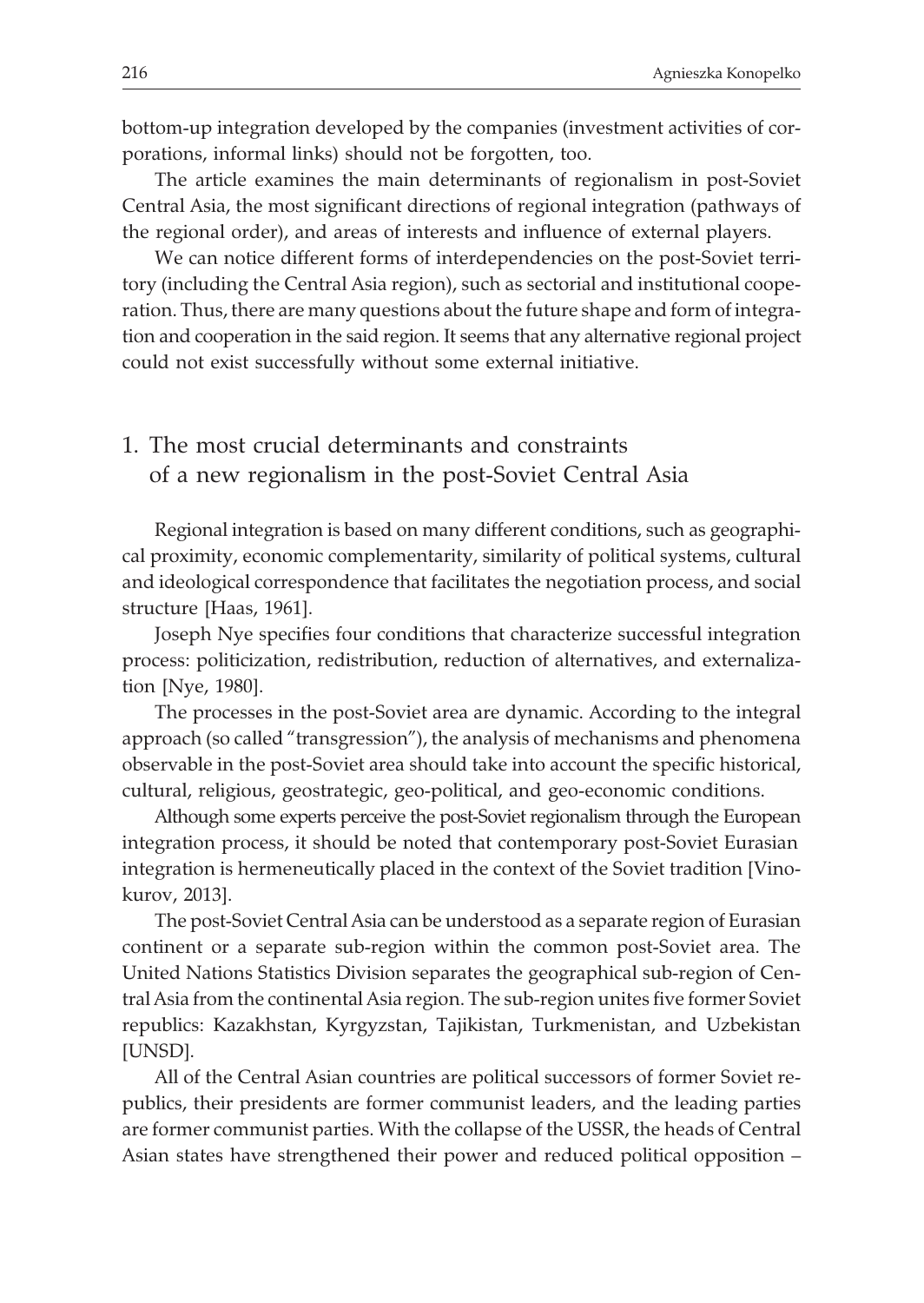which means absence of democratic regimes and development of authoritarian or even totalitarian (e.g. in Turkmenistan under Niyazov) tendencies. Most of the authoritarian leaders preside over natural resources-rich states and have been strengthened by sustained high oil prices (neo-authoritarian political systems). An important factor of national identity building in the region is the Islamic religion. Development of the radical Islamic groups (also in neighbouring countries such as Afghanistan or Pakistan) fosters a consolidation of authoritarian power [Konopelko, 2009]. Though on the other hand, "so-called counterterrorism may mask clan or other ethnic and political repression" [Nichol, 2014].

In addition to the political, historic, language, ethnic, and religion similarities, one of the important determinants of regionalism in Central Asia is visible in mutual pervasion and acceptance of values (regional awareness and identity), comparable patterns and ideas on the mutual interrelations, absence of political pressure, new perception of globalization and regionalism (new paradigm), and quality change in growing needs and interests of the states [Kubicek, 2009].

However, the failure of some regional integration projects results from both external and internal conditions. Significant constraints lie in economic disproportions, multiplicity of economic systems, and high degree of economic interdependence. For example, the biggest energy-oriented economy in the region, Kazakhstan, is a major trade and labour destination for small economies of its Kyrgyzstan and Tajikistan partners. The second biggest economy of Turkmenistan shows a different model of economic system (closed economy), while Uzbekistan exports a significant proportion of its products with a relatively high level of processing (cotton and gold).

Considering the global economic problems, development barriers are also characteristic of the developing countries of Central Asia: low living standards, poor infrastructure, shortage of key development resources, and a decrease in intraregional trade in exchange for an increase in interregional trade. Other domestic weaknesses concern: weak political institutions arising from the transition of post-Soviet system, little experience in state sovereignty aspect, predominance of clan structures in public life, religious and ethnic conflicts, consolidation of authoritarian power, and high level of corruption. The visible divergence of particular interests comes from the strengthening of national identity and security anxieties consequential to terrorism, religious extremism, drug-trafficking, and illegal migration. The external factor diminishing regional integration results from the geopolitical rivalry of key actors over the influence in the region, especially hegemonic and dominant economic, military, and political role of Russia in any integration projects [Sergeev, Kazantsev, Bartenev, 2013].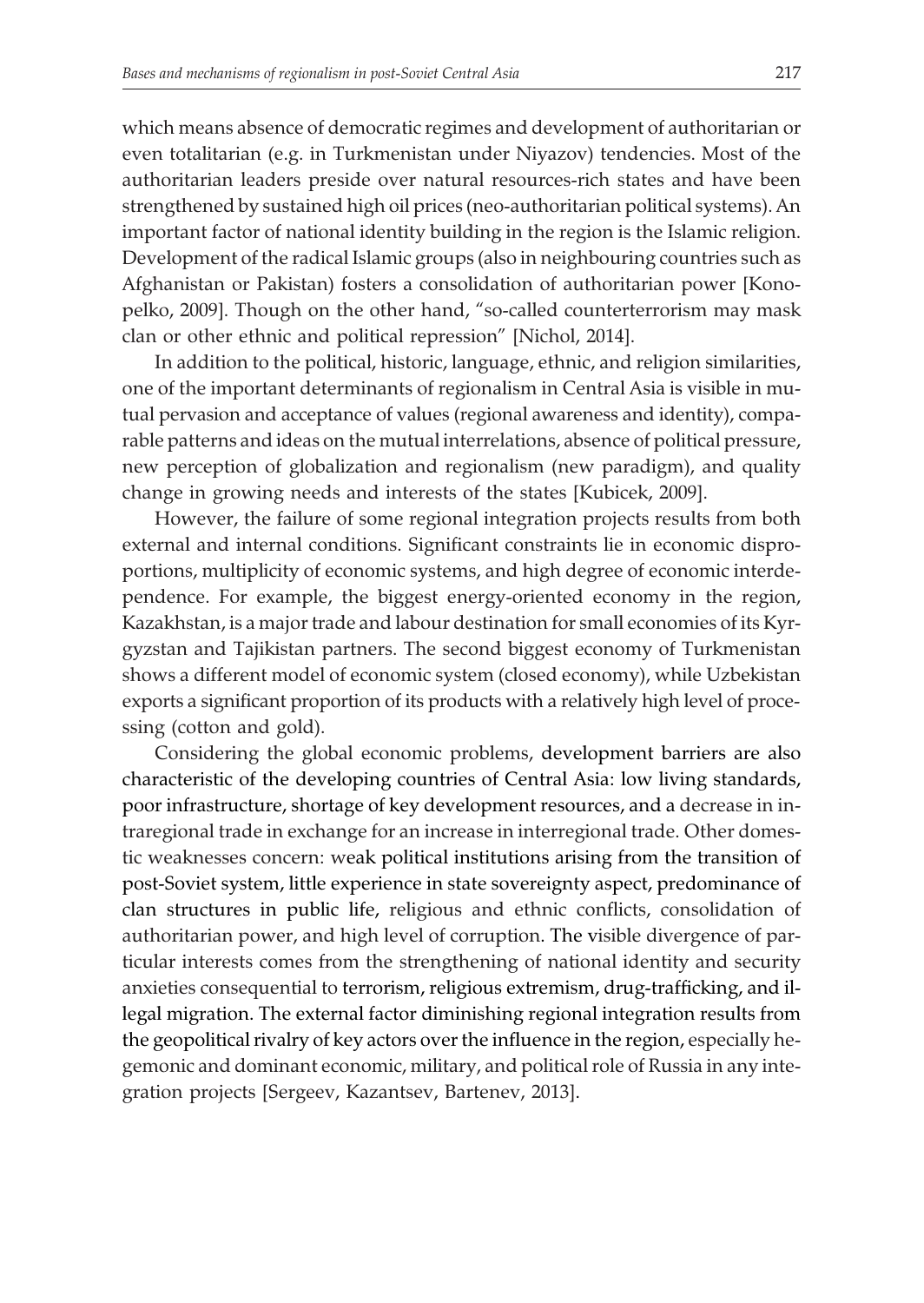#### 2. Main areas of regional integration. Pathways of regional order

Within regionalization processes, the economic and political spheres are interrelated. Countries, as the participants of regional integration, are political units. Regionalism is subordinate to superior goals of the state foreign policy [Hali¿ak, Kuźniar, 2006].

Central Asian states participate in various regional and supraregional structures. Most of them are created by the Russian Federation and intraregional integration is rather weak.

| Country  <br>Institution | Kazakhstan   | Kyrgyzstan   | Tajikistan   | Turkme-<br>nistan    | Uzbekistan  |
|--------------------------|--------------|--------------|--------------|----------------------|-------------|
| <b>CIS</b>               | $\mathbf x$  | $\mathsf{x}$ | $\mathsf X$  | associated<br>member | $\mathbf x$ |
| EurAsEC                  | $\mathsf{x}$ | $\mathsf{x}$ | $\mathsf{x}$ |                      |             |
| Custom Union/EEU         | $\mathsf{x}$ |              |              |                      |             |
| <b>SES</b>               | X            |              |              |                      |             |
| CAEC/CACO                | X            | X            | X            |                      | X           |
| ECO                      | $\mathsf{x}$ | X            | X            | X                    | X           |
| <b>CSTO</b>              | X            | $\mathsf{x}$ | X            |                      | X           |
| SCO                      | X            | X            | X            |                      | X           |

Table 1. Institutional regional engagement of the post-Soviet Central Asian countries

Source: Own elaboration, based on official websites of: CIS – Commonwealth of Independent States; EurAsEC – Eurasian Economic Community, EEU – Eurasian Economic Union; SES – Single Economic Space; CAEC – Central Asian Economic Community/CACO – Central Asian Cooperation Organization; ECO – Economic Cooperation Organization; CSTO – Collective Security Treaty Organization; SCO – Shanghai Cooperation Organization.

The Commonwealth of Independent States, established in 1991, consists of nine full (Armenia, Azerbaijan, Belarus, Kazakhstan, Kyrgyzstan, Moldova, Russia, Tajikistan, Uzbekistan) and two associated members (Turkmenistan, Ukraine) [CIS].

The CIS has proved unable to move its decision-making procedures to the supranational level. The success of the CIS integration has been weakened by national fears of losing the autonomy in decision-making and by concerns about distributional imbalances [Hansen, 2013]. Failure of the CIS project is determined by political, economic, population, and territorial dominance of Russia. However, the CIS member countries initiated other integration projects in the security (Collective Security Treaty Organization) and economic area (Eurasian Economic Community).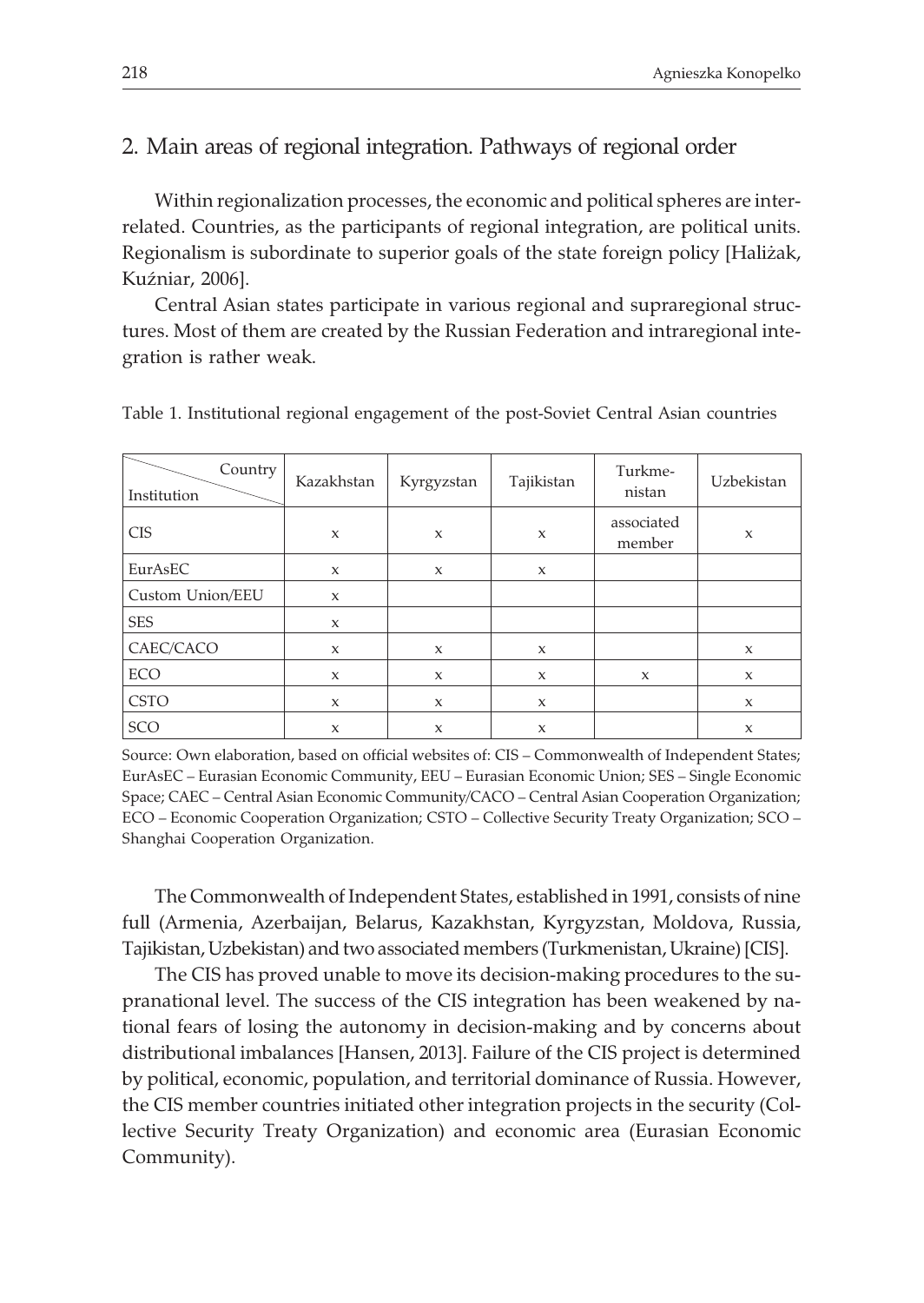The Eurasian Economic Community (EurAsEC) is an international organization that since 2000 has ensured multilateral economic cooperation among its member states – Russia, Belarus, Kazakhstan, Kirgizstan, and Tajikistan. Uzbekistan joined the Community in 2006, but it suspended its participation in 2008. In 2002 Moldova and Ukraine were granted observer status at the EurAsEC, and in 2003 the same status was granted to Armenia. During their meeting in 2006, the heads of the member states made a decision to establish the Customs Union within the EurAsEC framework, between Belarus, Kazakhstan, and Russia as its initial members [EEC].

It is underlined that EurAsEC with its Eurasian Development Bank is one of the most effective regional organization in the post-Soviet area, not only due to its focus on institutions and formal cooperation, but also on financial and economic sectorial projects [Libman, 2011]. The greatest benefits are visible in Russian and Kazakh investments and Uzbek export markets for its gas, cotton, metal, and agriculture products.

The Customs Union between these three EurAsEC members started in 2010 and it is supposed to be only the first step on the path to closer cooperation. Other steps include establishing the Single Economic Space and Eurasian Economic Union. Single Economic Space was formally initiated in 2012 by Russia, Belarus, and Kazakhstan. Most of specific documents on macroeconomic, energetic, and transport issues, as well as movement of capital and labour are still under negotiations. Nevertheless, non-visa regime and open access to labour markets were achieved [Wiśniewska, 2013].

It could be noted that the consequential mutual benefits are asymmetric. In the political domain, the main beneficiary, Russia, strengthens its position in the post-Soviet region. In the economic area, in spite of an increase in total intraregional trade, the mutual trade exchange remains unbalanced. Only Russia noted a positive balance in trade [Świeżak, 2013]. Apart from preferential conditions for means of transport, furniture, and pharmaceuticals import, the Common Custom Tariff caused an increase in average Kazakh custom. Non-tariff barriers still limit the trade [UNECE, 2012].

In 2011, the presidents of Russia, Belarus, and Kazakhstan signed an agreement on the Eurasian Economic Union (EEU) creation in 2015. The official agreement was signed on May 29, 2014. According to Moscow plans, the EEU will be enlarged with almost all of the CIS countries. It could be a counterweight to the European Union and would be based on the Customs Union. A core of the future EEU will be Russia and the republics of Central Asia. Armenia, Kyrgyzstan, and Tajikistan are its next potential members, although they would play a marginal role in the integration process [EEC, 2013].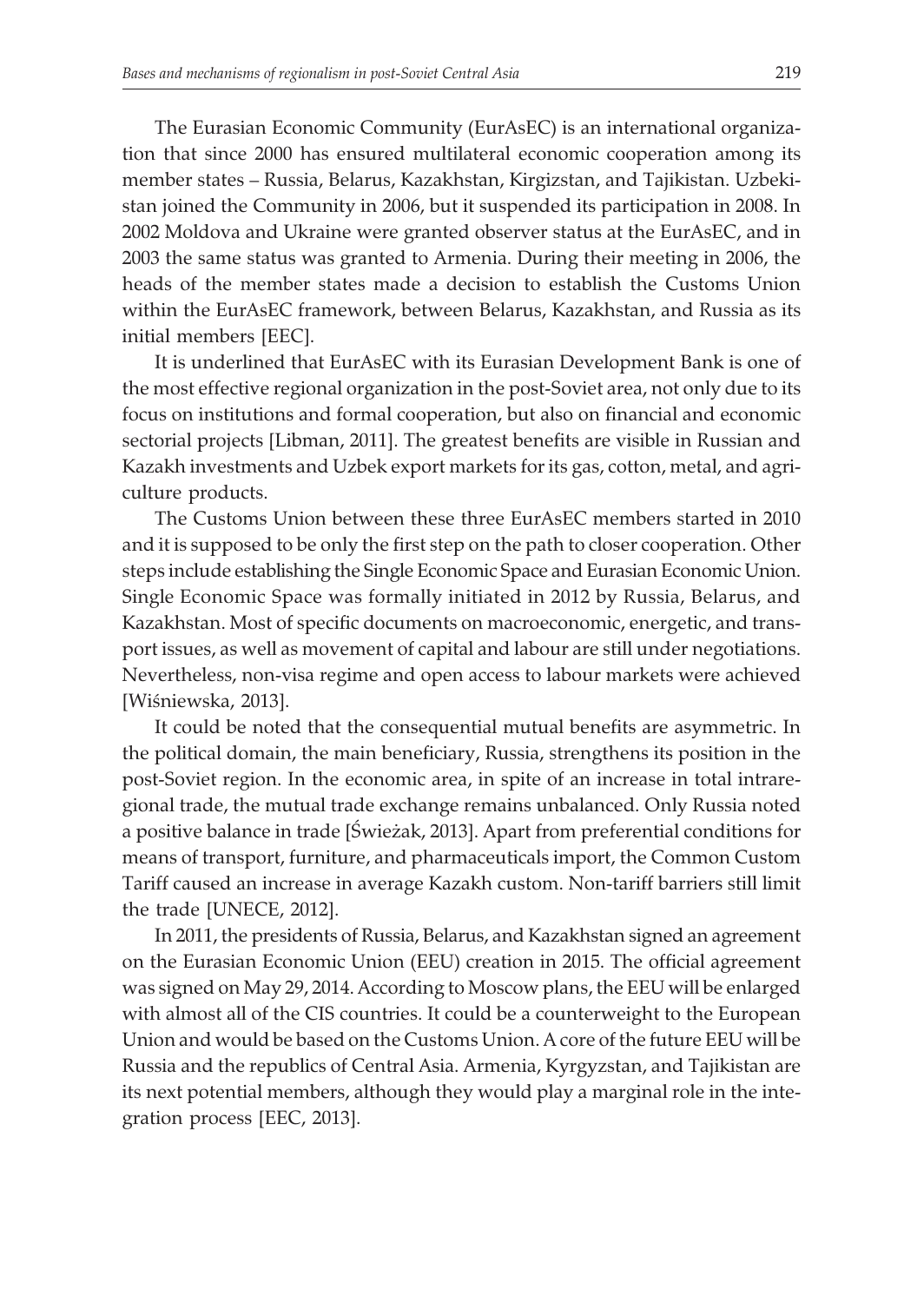According to the World Bank analysis, the main beneficiary of the union will be Russia. Critics of the Eurasian integration model notice that it will deepen the political dependence of the member states on Russia and limit their actual sovereignty. Moreover, such a union does not have to provide regional stabilization for Russia's involvement in conflicts between the former Soviet republics.

In 1994, Kazakhstan, Kyrgyzstan, Tajikistan, and Uzbekistan established the Central Asian Economic Community, in 2002 transformed into the Central Asian Cooperation Organization (CACO). Major goals of the above organizations include deepening of international division of labour, increase of an openness of national economy, internationalization of economic activities, and acceleration of scientific and technical progress. The CACO's main objectives were to provide the necessary preconditions for effective cooperation in the political, economic, environmental, cultural, scientific, and technical spheres. Due to the visible political and economic divergences between the member countries, it has never been an active and truly dynamic organization. In 2005, after the Russian accession, it joined the EurAsEC organization [Allison, 2004; Konoñczuk, 2007].

The Economic Cooperation Organization was created in 1985 by Iran, Pakistan, and Turkey as an intergovernmental regional body to promote economic, technical, and cultural cooperation. In 1992 it was expanded to include two of the Central Asian republics, Azerbaijan and Afghanistan [ECO]. Its main priorities are: enhancement of intraregional trade, removal of impediments blocking transit trade and transport, increased integration of the landlocked countries with global markets, and improved regional cooperation in agriculture, energy, drug control, minerals exploitation, and intraregional tourism [Herzig, 2004].

Further integration steps, such as free trade area in region, simplification and harmonization of customs system and transit trade procedures, creation of the Railway Network, and establishment of the Parliamentary Assembly, were announced in 2013 [ECO Chronicle, 2013].

The Collective Security Treaty Organization (CSTO), based on the Tashkent Treaty from 1992, was initiated in 2002 by Russia, Belarus, Armenia, Kazakhstan, Kyrgyzstan, Tajikistan, and Uzbekistan [CSTO].

The CSTO is the main military alliance in the CIS space. The Treaty has the regulatory machinery usually associated with more complex collective security systems. It was designed to address new external threats and challenges through a joint military command, by a rapid reaction force for Central Asia, a common air defence system, and a "coordinated action" in foreign security and defence policy [Hansen, 2013].

The Shanghai Cooperation Organization (SCO) was proclaimed in 2001 by Russia, China, Kazakhstan, Kyrgyzstan, Tajikistan, and Uzbekistan and it outlined the enhancement of trust resources in military issues, and reciprocal reduction of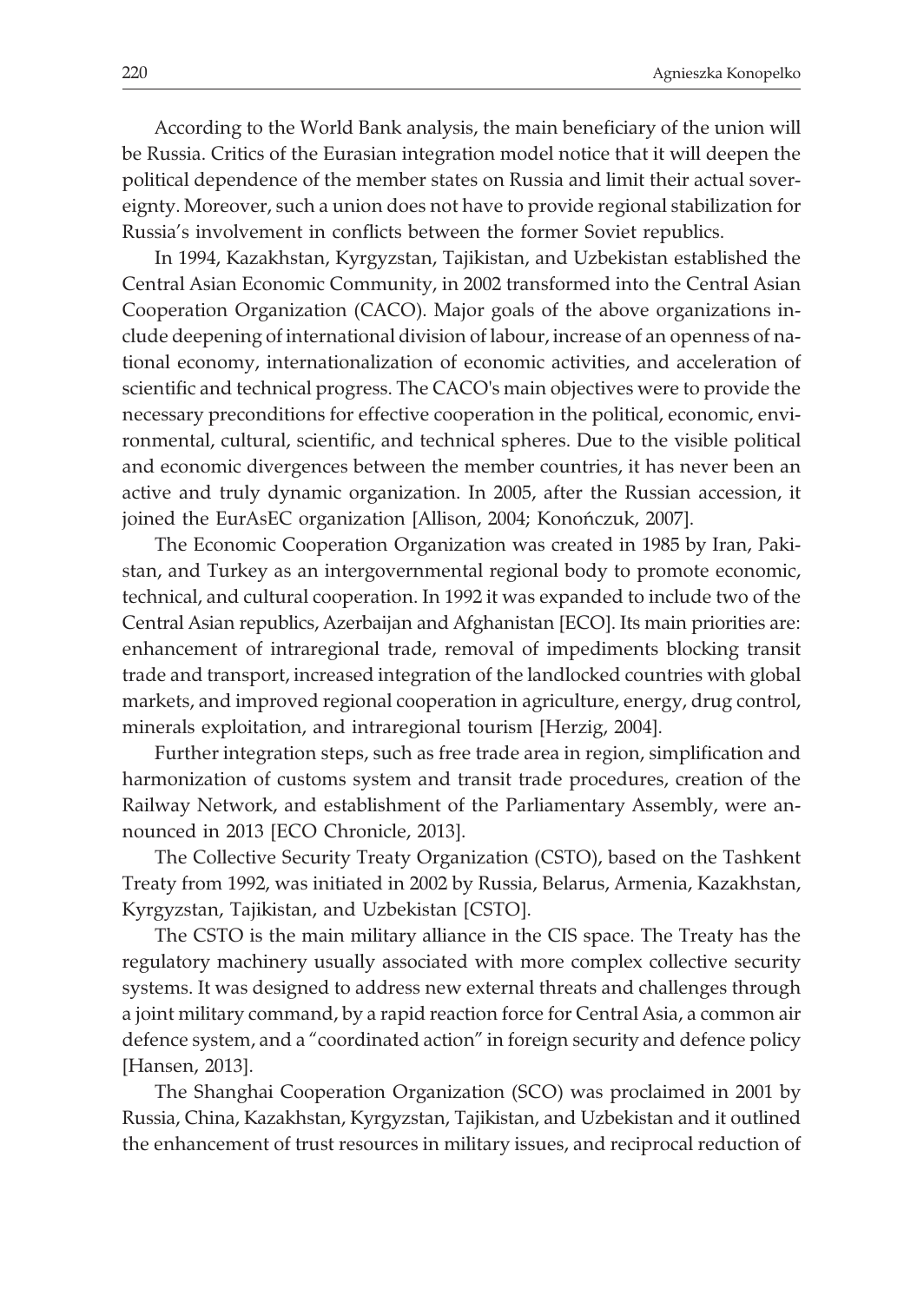military forces in border area, combating terrorism, extremism, and separatism [SCO]. This new model of cooperation, based on the "Shanghai Spirit" and respect for diversified civilizations, relies on informal, less legalistic regulations and multilateral discussions [Aris, 2009]. However, Russia and China are being seen using the SCO as a macroregional balancing mechanism against the US [Allison, 2004].

In 2003, the SCO established the Business Council and Consortium of the SCO Banks. China expected to create a free trade area, too. For more than ten years Beijing has been giving credits to Central Asian countries. The above policy meets Russia's resistance, as it does not want to transform the SCO into an efficient economic organization, alternative to the EurAsEC or the Customs Union [Konoñczuk, 2007].

## 3. External players' engagement in the development of a new regional architecture

The countries of Central Asia are not situated in a peripheral area of the world system anymore. They have become the "bargain powers" in the context of the international rivalry (so-called "The New Great Game") and contribute significantly to the evolving architecture of regionalization [Rashid, 2002].

The Russian Federation uses its position with regard to the post-Soviet Central Asia countries through the instruments of trade policy – lower customs, lower prices for oil and gas, control over oil and gas pipelines, security "umbrella" (military cooperation), and institutional integration. President Vladimir Putin, on the bases of the "Russian identity" restoration, protection of the Russian-speaking population rights, and closer neighbourly policy between former Soviet Union countries, seeks to strengthen political and economic Eurasian integration controlled by Russia as its informal leader [Menkiszak, 2014].

Russian leaders try to prevent the Central Asian region from establishing relations with its rivals, such as China, USA, or Iran, and from directing the Central Asia energy resources to alternative recipients.

As from recently, crucial problems and differences between participants' partners in Eurasian integration projects could be observed. The Kazakhstan leaders argue against the transformation of economic projects into a political integration platform with Russia as a leader. Such a shape of integration becomes contradictory to Nazarbayev policy to strengthen the Kazakhstan's sovereignty and its independent role on the international stage [Jarosiewicz, 2013].

Similarly, objections to the Russian integration are expressed by the President of Belarus, Alexander Lukashenko. In the economic dimension, the criticism concerns the pace of legal rules' implementation and maintained non-tariff trade bar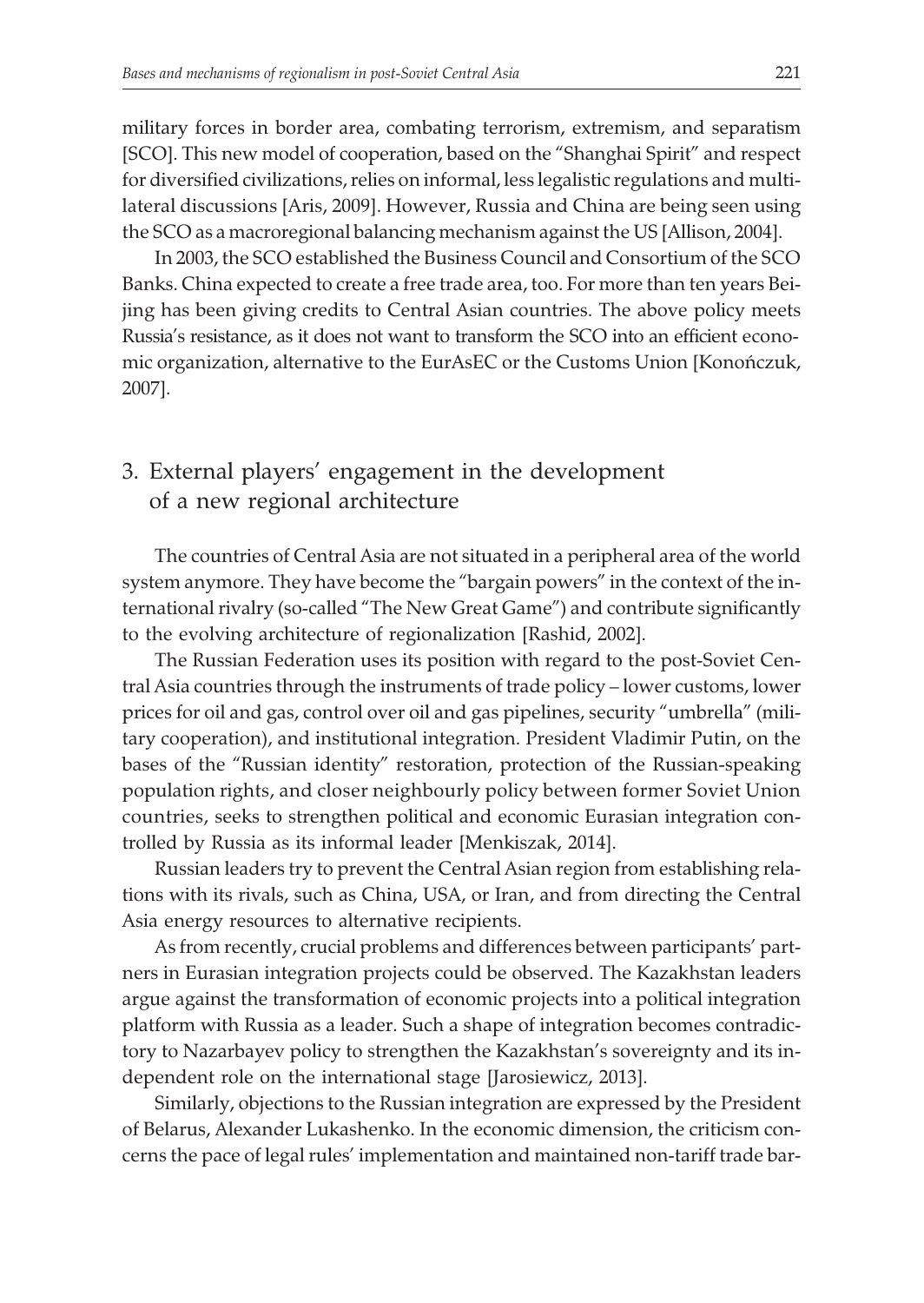riers between the member countries. In the political sphere, the leaders of Kazakhstan and Belarus criticized Russia's strong domination in the whole process, visible for example in the case of copying the Russian legal norms to the Customs Union regulations [Wiśniewska, 2013].

China's primary goals in the region of Central Asia concentrate on economic, infrastructure, and security issues. By its involvement in the development of new transport routes (in Kazakhstan or Turkmenistan) and hydrocarbon fields, by diversifying its access to energy resources, enhancing its military presence in the region, and upholding the Central Asian regimes, China tends to weaken geopolitical rivals' influence in Central Asia [Simonov, 2005].

The scale of the United States' involvement in the region has varied over time. However, after the attacks of September 11, 2001, the position of Central Asia in the US foreign policy shifted from peripheral to centre. It focused on security issues, especially in the context of Afghanistan, Pakistan, and Iranian neighbourhood and radical militant Islam presence in the region. The US, in favour of regional security, supports border controls over drug trafficking and the fight with terrorism. By the means of the GUUAM organization, it helped Uzbekistan train their mobile anti-terrorists units and develop the information centre on narcotics and terrorism; nevertheless, the US assistance was limited to the Andijan massacre. In 2014 the ISAF troops will be withdrawn from Afghanistan, so the question of regional stabilization remains open [Simonov, 2005].

Iran lacks the political and economic resources needed in order for it to become a regional hegemon in post-Soviet Central Asia, and is effectively excluded by both geography and ideology from the main Western and Russian regional initiatives. Thus, it focused on bilateral cooperation with Tajikistan. To limit the US influence in the region, it seeks alternative forms of cooperation between the Muslim states, such as the Economic Cooperation Organization (ECO).

The European Union is not a great power in the region of Central Asia, but it remains an important trading partner (mainly of Kazakhstan) and therefore plays a significant role in international cooperation initiatives. The determinants of the European Union interest in Central Asia region concern the economic, energetic, transport, and security issues, as well as its relations with Russia. The European Union and Central Asia. Strategy for a New Partnership signed in 2007 was supported through the EU financial assistance. The European Community Regional Strategy Paper for Assistance to Central Asia for the period 2007–2013 provided a total amount of EUR 750 mn of financial support for Central Asia countries [EEAS, 2012].

Under the resolutions of the New European Strategy Programme for Central Asia 2014–2020, the EU is to allocate EUR 1 bn to support the development of Central Asian countries. The funding will be provided on a bilateral basis and within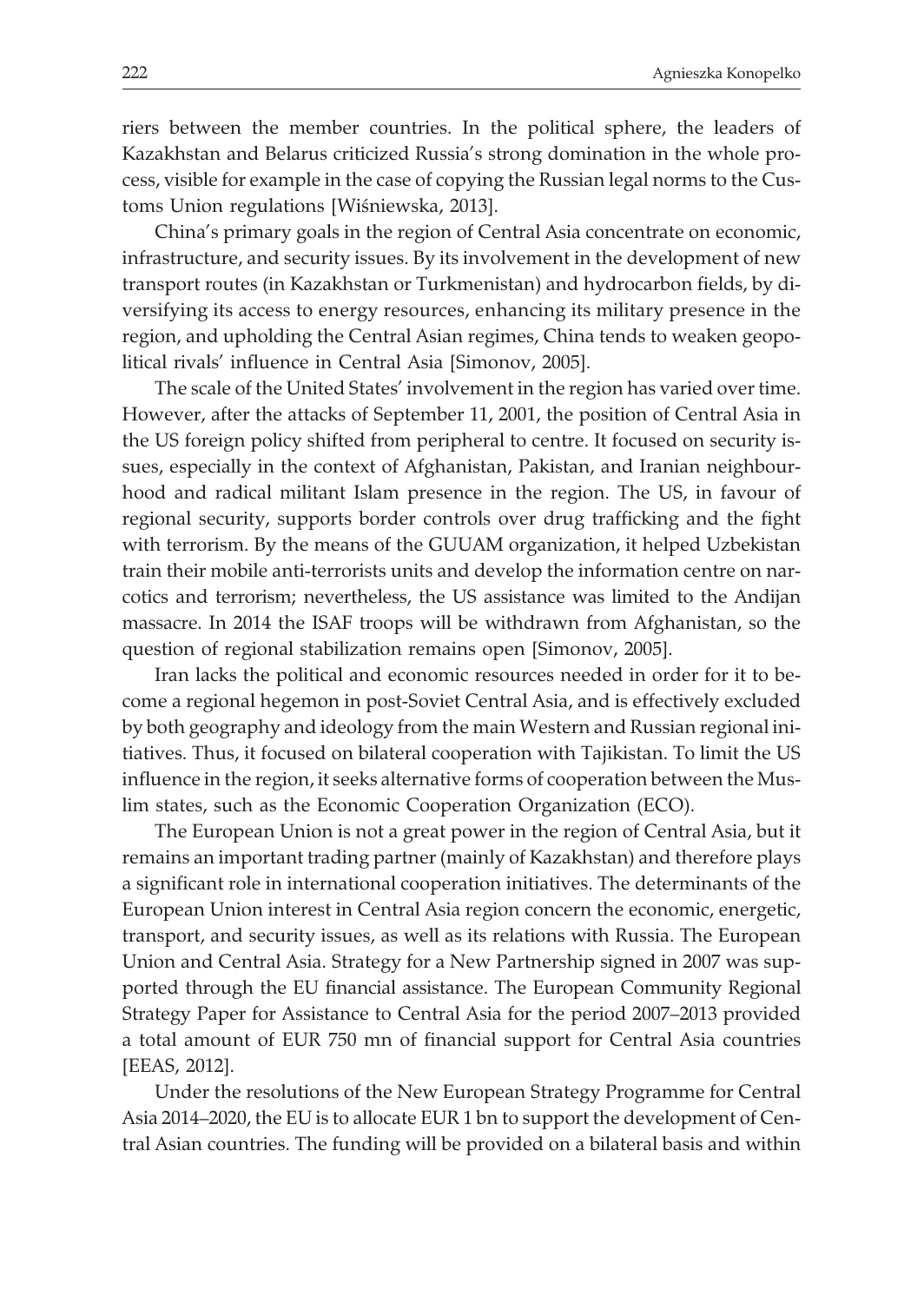regional programs [EC, 2013]. However, it is still insufficient in comparison to the Chinese or Russian offer of EUR 10 bn of the anti-crisis fund and lower gas prices.

#### Conclusions

The idea of one integrated region in the post-Soviet area brought about the disintegration of the Commonwealth of Independent States zone. The multilateral general agreements and the large number of bilate- ral agreements determined the CIS's failure to evolve into a highly integrated economic entity and prevented an opportunity for a political union to be formed within the CIS framework [PIEESC, 2012].

The CIS area has become more fragmented. Russia has failed to keep the whole terrain united and each country's membership is characterized by a certain unwillingness to undertake the common project. There is little reason to expect that Russia would be more successful in this respect in the future [Hansen, 2013].

Russia's idea of a "multi-speed" integration is based on a deepening of mutual integration by the core countries, strengthening of their bargaining powers with respect to non-member states, and putting pressure on other countries to join the project they initiated [Libman, Vinokurov, 2012].

In post-Soviet Central Asia, two ideas of regional integration can be distinguished. Within the first one, the political transition and regional integration are determined by political elites (top-down integration). Russian political leaders emphasize that the idea of the Eurasian Economic Union is an opportunity for the post-Soviet countries to strengthen their bargaining power. The Customs Union of Belarus, Kazakhstan, and Russia (along with Kyrgyzstan and Tajikistan in the future) will be more effective as a strong partner for the EU and other partners than the activities of individual countries [PIEESC, 2012].

On the other hand, some specialists predict the end of the idea of a united region and the start of a fragmentation processes, which means external multivector relations of individual pathways. Pro-integration will can be observed in the post-Soviet area, but mainly within particular sub-regions; it thus assumes different forms than the reintegration initiated by Russia (bottom-up integration).

According to Evgeny Vinokurov, regional integration should be understood as a tool, not as a purpose ("pragmatic Eurasianism"). It is a base of successful bottom-up integration – free flow of goods, services, labour, and capital (to guarantee long-term stability and success of the integration project) [Vinokurov, 2013].

Non-democratic regimes of the post-soviet area, including the Central Asia republics, in many ways perceive the process of regional integration (especially at the regional security level) as a threat to their independence and use it as an in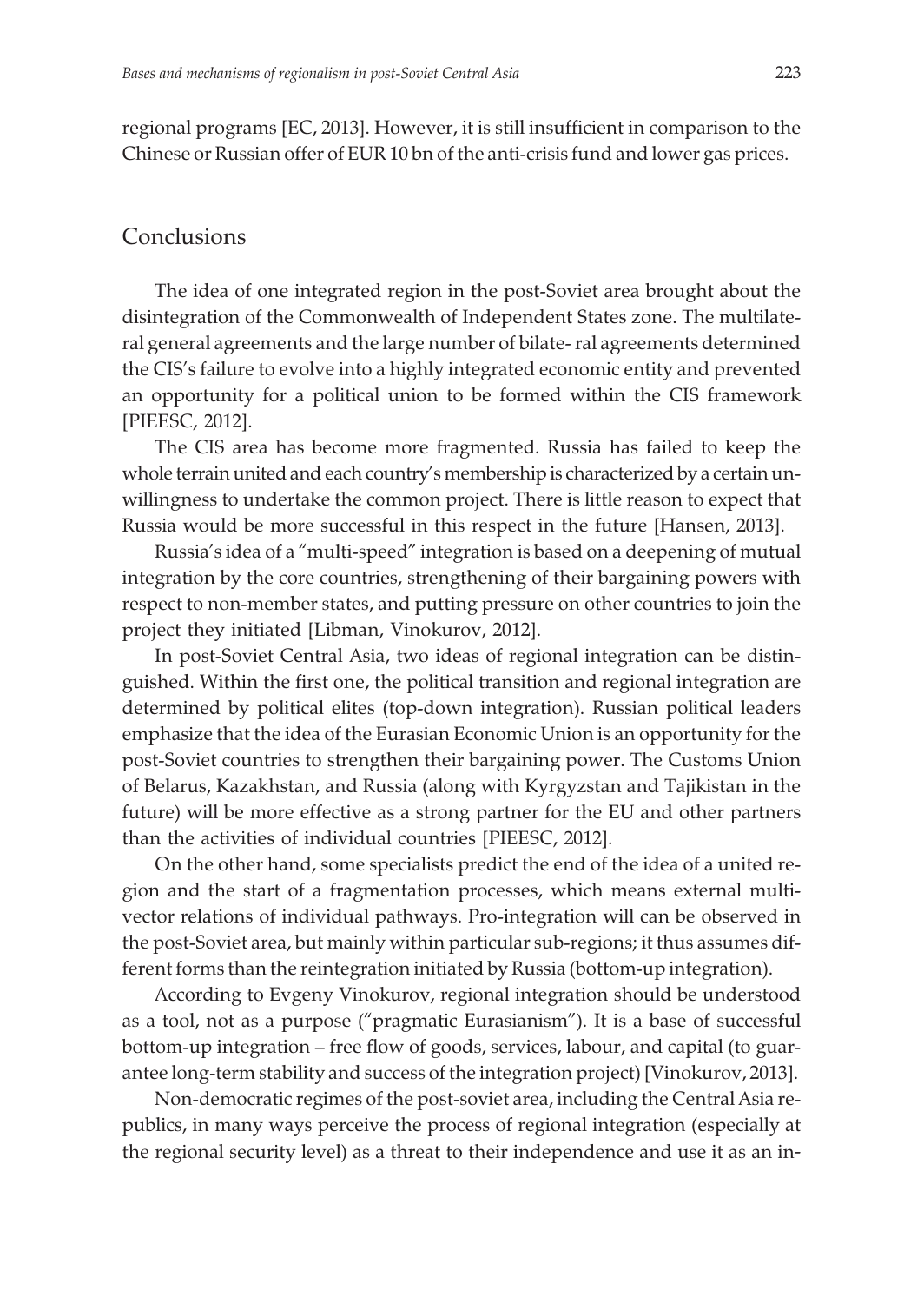strument of institutional protection of their national independence and sovereignty. This kind of top-down integration in Central Asia is being called "protective integration" [Nikitina, 2011].

Unlike regional security organizations, the CSTO and the SCO, some of the regional economic organizations, such as the EurAsEC and the ECO, seem to demonstrate a political will of further deeper integration. However, it should be noted that mutual intraregional relations in Central Asia are weak due to the asymmetric connections with Russia as a dominant player in the former Soviet Union space. They are not able to deepen their multilateral relations at the sub-region level without any external initiative. The countries of Central Asia belong to the group of landlocked countries with less openness and access to international markets [Libman, 2012].

The post-Soviet Central Asian republics, in spite of their interdependence with Russia and decrease in the intraregional economic activity, do cooperate with other external partners (China, Turkey, Iran, Afghanistan, EU, ECO, or SCO). Multi-vector activities of the Central Asian states, mainly Kazakhstan, Turkmenistan, and Uzbekistan, come from their geographical location, profiles of their economies based on natural resources, and security stabilization needs. On the other hand, "The New Great Game" in the region brought about new integration strategies of "balance" between China and Russia.

The project is financed by founds of National Science Center based on the number of decision DEC-2011/03/B/HS4/05/930.

#### References

- Allison R., 2004, *Regionalism, regional structures and security management in Central Asia*, International Affairs, vol. 80(3).
- Aris S., 2009, *A new model of Asian regionalism: does the Shanghai Cooperation Organisation have more potential than ASEAN?*, Cambridge Review of International Affairs, vol. 22(3).
- Butorina O., 2007, *Funky Integration*, Russia in Global Affairs, vol. 5, no. 4.
- CIS, Commonwealth of Independent States, http://www.cisstat.com/eng/cis.htm [access: 05.04.2014].
- CSTO, Collective Security Treaty Organization, http://www.odkb.gov.ru/start [access: 07.04.2014].
- Dorożyński T., 2011, *Rozwój regionów a globalizacja i regionalizacja gospodarki światowej*, [in:] *Problemy regionalizmu i globalizacji*, eds. J. Rymarczyk, M. Domiter, W. Michalczyk (Prace Naukowe Uniwersytetu Ekonomicznego we Wrocławiu, nr 221).
- EC, European Commission, 2013, New European Strategy Programme for Central Asia 2014–2020 (press release, Brussels, 20.11.2013).
- ECO Chronicle, 2013, The News Magazine of Economic Cooperation Organization no. 8, http://www.ecosecretariat.org/Chronicle/8/ECO%20Chronicle-%208%20final.pdf [access: 17.10.2014].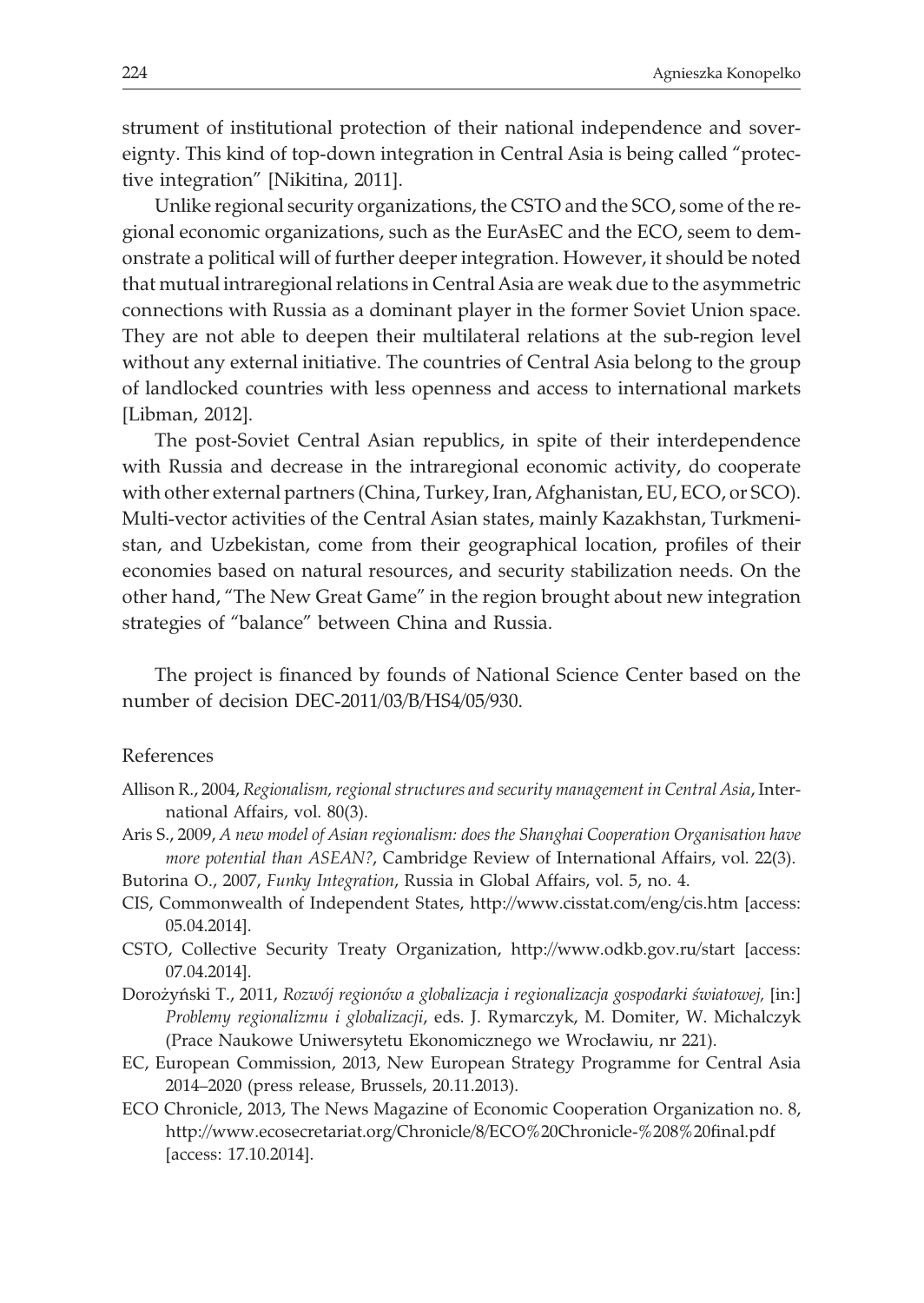- ECO, Economic Cooperation Organization, http://www.ecosecretariat.org/in2.htm, [access: 06.04.2014].
- EEAS, 2012, European External Action Service, Progress Report on the implementation of the EU Strategy for Central Asia. Implementation Review and outline for Future Orientations, http://eeas.europa.eu/central\_asia/docs/20120628\_progress\_report\_en.pdf [access: 10.02.2014].
- EEC, 2013, Eurasian Economic Commission, *Eurasian Economic Integration. Facts and figures* http://eurasiancommission.org/ru/Documents/broshura26Body\_ENGL\_final.pdf. [access: 20.03.2014].
- EEC, Eurasian Economic Community, http://www.evrazes.com/en/about [access: 25.03.2014].
- Haas E.B., 1961, *International integration. The European Union and the universal process*, International Organization, vol. 15(4).
- Haliżak E., Kuźniar R. (eds.), 2006, *Stosunki międzynarodowe. Geneza, struktura, dynamika*, Wydawnictwo Uniwersytetu Warszawskiego, Warszawa.
- Hansen F.S., 2013, *Integration in the post-Soviet space*, International Area Studies Review, vol. 16(2).
- Herzig E., 2004, *Regionalism, Iran and Central Asia*, International Affairs, vol. 80(3).
- Hoshiro H., 2013, *Regionalization and Regionalism in East Asia*, ISS Discussion Paper Series F-162/2013, http://jww.iss.u-tokyo.ac.jp/publishments/dp/dpf/pdf/f-162.pdf [access: 02.04.2014].
- Simonov K. (ed.), *Central Asia. Report on Transformation*, 2005, Fundacja Instytut Studiów Wschodnich, Warszawa.
- Jarosiewicz A., 2013, *Kazachstan dystansuje siê wobec integracyjnych projektów Moskwy*, http://www.osw.waw.pl/pl/publikacje/analizy/2013-01-23/kazachstan-dystansuje-siewobec-integracyjnych-projektow-moskwy [access: 17.10.2014].
- Jeliński B, 2008, *Regionalizm przyszłością globalizacji*, [in:] *Regionalizacja globalizacji*, eds. J. Rymarczyk, B. Drelich-Skulska, W. Michalczyk, Akademia Ekonomiczna im. Oskara Langego. Katedra Międzynarodowych Stosunków Gospodarczych, Wrocław.
- Konoñczuk W., 2007, *Fiasko integracji. WNP i inne organizacje na obszarze poradzieckim 1991–2006*, Prace OSW, Oœrodek Studiów Wschodnich im. Marka Karpia, Warszawa.
- Konopelko A., 2009, *Evaluation of Central Asian post-Soviet political regimes according to international institutions,* [in:] *Borderland society and culture in the face of civilization challenges*, ed. Z. Tomczonek, Bialystok University of Technology, Bialystok.
- Kubicek P., 2009, *The Commonwealth of Independent States. An example of failed regionalism?*, Review of International Studies, vol. 35.
- Libman A, 2011, *Commonwealth of Independent States and Eurasian Economic Community*, First International Democracy Report.
- Libman A., 2012, *Studies of Regional Integration in the CIS and in Central Asia. A Literature Survey*, Eurasian Development Bank, Saint Petersburg.
- Libman A, Vinokurov E., 2011, *Is it really different? Patterns of regionalization in post-Soviet Central Asia*, Post-Communist Economies, vol. 23, no. 4.
- Libman A., Vinokurov E., 2012, *Regional Integration and Economic Convergence in the Post-Soviet Space. Experience of the Decade of Growth*, Journal of Common Market Studies, vol. 1.
- Menkiszak M., 2014, *Doktryna Putina. Tworzenie koncepcyjnych podstaw rosyjskiej dominacji na obszarze postradzieckim*, Komentarze OSW, t. 131.